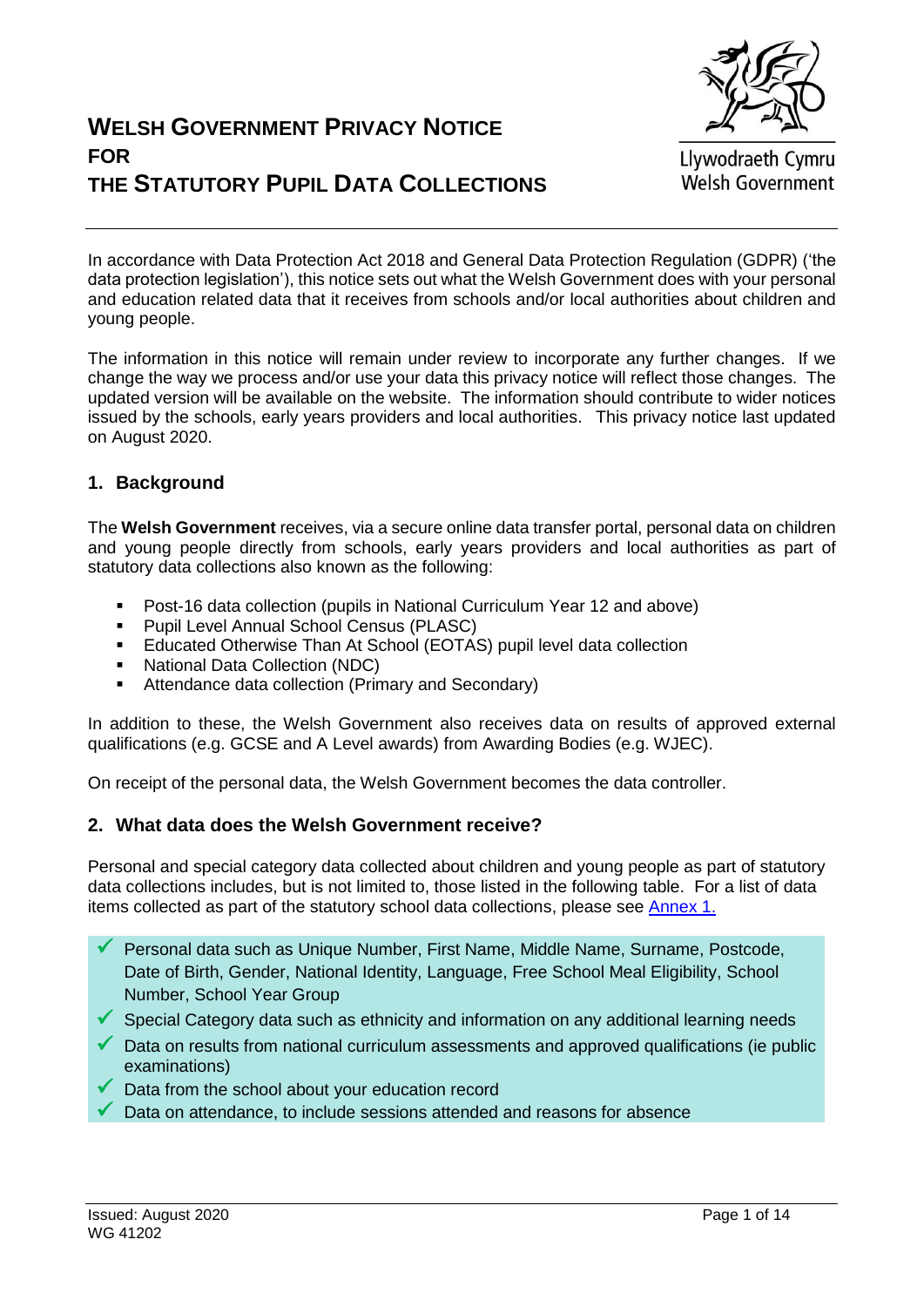

Llywodraeth Cymru **Welsh Government** 

#### **3. What is the lawful basis for processing your data?**

The Welsh Government relies on the legal basis, as set in The Education (Information About Individual Pupils) (Wales) Regulations 2007, in receiving the data.

The Welsh Government relies on the lawful basis for processing data received in the statutory data collection exercises under Article 6(1)(e) of GDPR; the data is processed in line with our public task and in the official authority vested in us to undertake the core role and functions of the Welsh Government. Some of the data the Welsh Government receives classed as 'special category data' (in this case ethnicity and additional learning needs). For this, the Welsh Government relies on Article  $9(2)(q)$  – the data is processed for purposes of substantial public interest in line with regulatory requirements.

#### **4. What does the Welsh Government do with your data?**

In the Welsh Government's remit as the data controller, the data received is used for the below purposes. These purposes are necessary to enable the Welsh Government to carry out its public task and in the exercise of its official authority.

#### **Statutory Function purposes:**

- $\checkmark$  For school performance purposes, identifiable data will be shared back with the school and/or local authority
- For matching and/or linking of datasets from statutory data collections, using identifiable data, in order to enable statistical analysis to inform wider education and social policies

#### **Statistical analysis and research purposes (carried out in a way that ensures individual children and young people cannot be identified):**

- $\checkmark$  To monitor the performance and assess the quality of our education policies and services so that they can be improved
- $\checkmark$  To help monitor and target funding effectively
- $\checkmark$  For statistical analysis and research purposes which will help to inform, influence and improve education policy for people in Wales
- $\checkmark$  To link with other datasets, including non-educational data sets, in order to inform wider education and social policies

#### **Publication purposes (carried out in a way that ensures individual children and young people cannot be identified):**

- $\checkmark$  For publication purposes, which includes a range of statistical outputs on the Welsh Government website. A full list of statistical publications can be viewed at <https://gov.wales/statistics-and-research>
- $\checkmark$  School information published on the [My Local School](https://mylocalschool.gov.wales/) website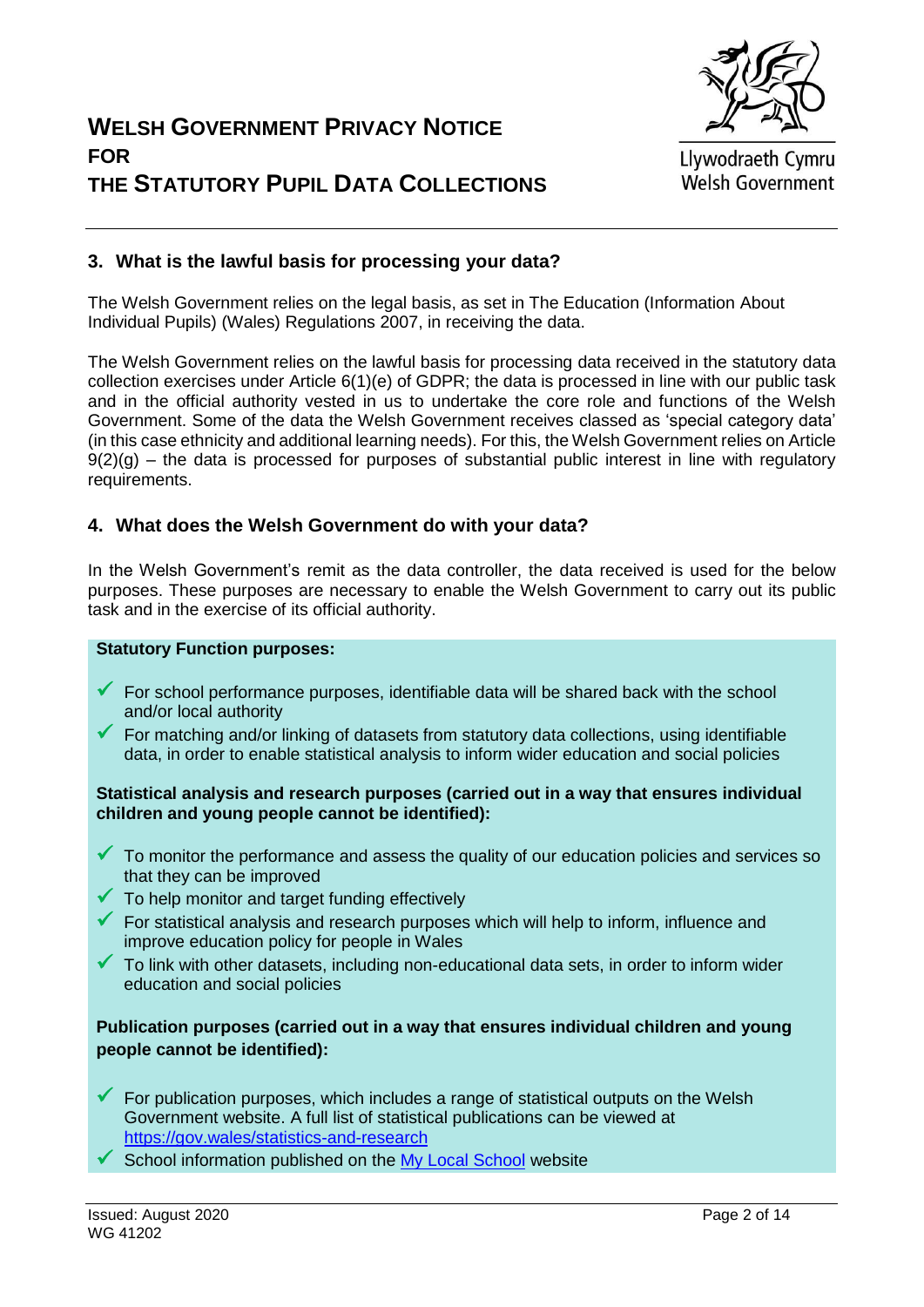

Llywodraeth Cymru **Welsh Government** 

 For research purposes wider than education, the Welsh Government will use techniques that ensure the data are anonymised before any research takes place

#### **5. Who does the Welsh Government share your information with?**

Information held by the **Welsh Government** about Children and Young People will be shared, upon request and where there is specific purpose, with organisations for example those linked to education and training, where specified in Regulations made under section 537A of the Education Act 1996.

Persons or organisations with whom the Welsh Government **will** share your personal information are as follows. Please see [Annex 2](#page-12-0) for details on who and why we share your data.

- $\checkmark$  The Local Authority that maintains the school at which you are or were registered
- $\checkmark$  The Office of Her Maiesty's Chief Inspector of Education and Training in Wales (Estyn)
- $\checkmark$  Careers Wales
- $\sqrt{\phantom{a}}$  Qualifications Wales
- $\checkmark$  Any qualification awarding body in Wales recognised by Qualifications Wales
- $\checkmark$  The Office for National Statistics
- $\checkmark$  The Education and Skills Funding Agency
- $\checkmark$  The UK Government's Department for Education
- Any persons conducting research into the educational achievements of pupils and who require individual pupil information for that purpose
- Information collators which, for the purposes of or in connection with the functions of the Welsh Ministers relating to education, are responsible for collating or checking information relating to pupils

The Welsh Government will put in place a formal data sharing agreement whenever your data shared with a third party. The Welsh Government will only share your data for a specific purpose and for a limited time. Part of the agreements will be that the third party will be required to sign a confidentiality agreement in relation to your data, to show that they operate satisfactory information security procedures, that they will only use your information in prescribed ways and that they will destroy their copies of your data when the time-limited agreement expires. Any analysis produced must follow the Welsh Government's disclosure rules to ensure that individuals are not identifiable. For research purposes wider than education, the Welsh Government will use techniques to anonymise the data before any research takes place.

#### **6. How long will we keep your data?**

| <b>Data Sets</b>                            | <b>Data Retention Period</b> | Data uses                                                                                                                      |
|---------------------------------------------|------------------------------|--------------------------------------------------------------------------------------------------------------------------------|
| <b>Statutory School Data</b><br>Collections |                              | This enables the Welsh Government to<br>analyse your data along with that of other<br>pupils and create reports. These reports |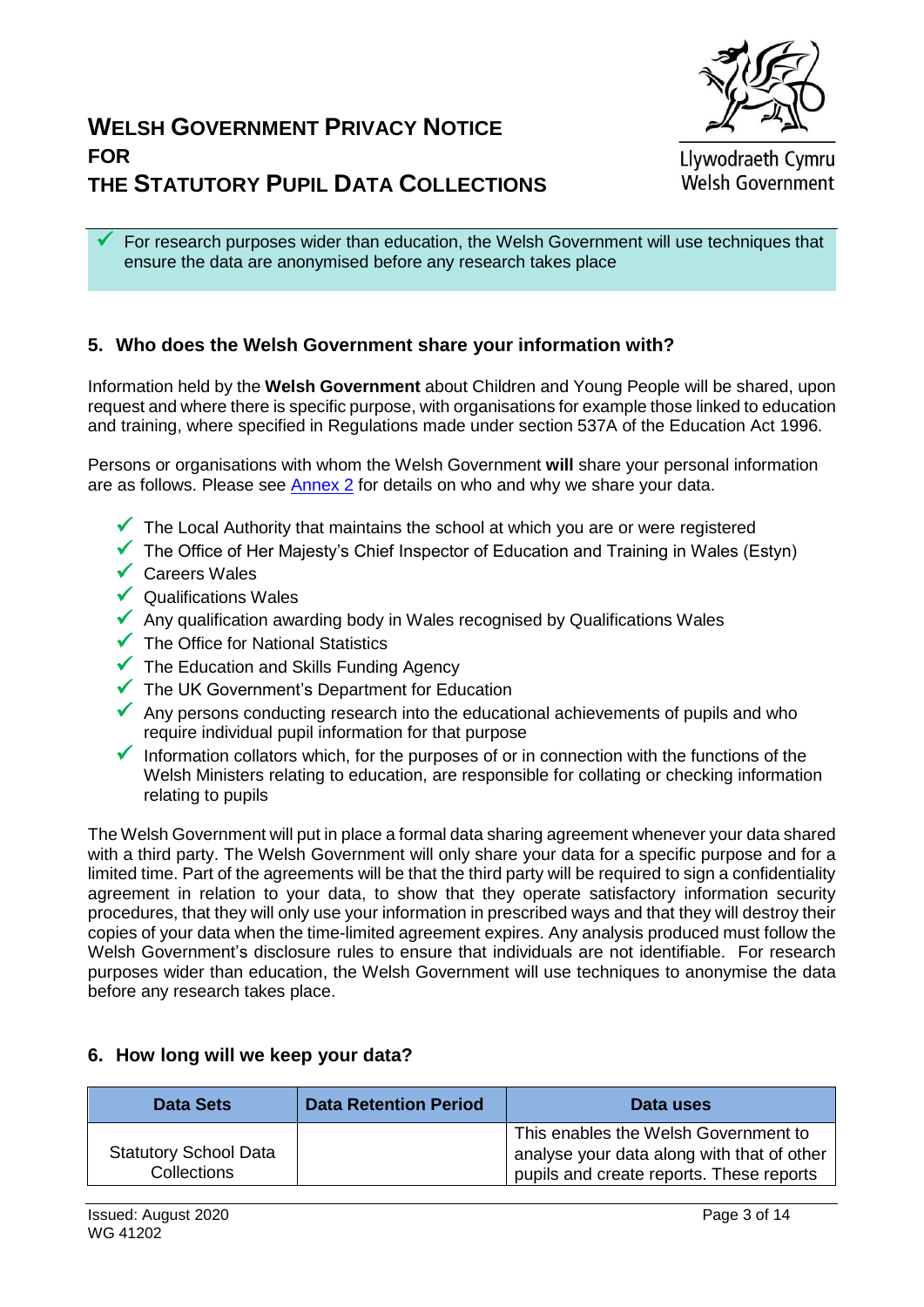

Llywodraeth Cymru Welsh Government

| <b>Data Sets</b>                                   | <b>Data Retention Period</b>                                                                                | Data uses                                                                                                                                                                                         |
|----------------------------------------------------|-------------------------------------------------------------------------------------------------------------|---------------------------------------------------------------------------------------------------------------------------------------------------------------------------------------------------|
|                                                    | Your data will be kept<br>until you are 25 years old<br>after which your data will<br>be anonymised         | will be used to help inform, influence and<br>improve education policy decisions,<br>monitor performance of the education<br>service as a whole and/or to forecast<br>future funding requirements |
| <b>Statutory School Data</b><br><b>Collections</b> | Once your data is<br>anonymised it will be in<br>line with best practice<br>and kept for a longer<br>period | This is for statistical analysis and<br>research purposes only                                                                                                                                    |

#### **7. Your rights under the GDPR**

You have the right to:

- $\checkmark$  have access to the personal data that the Welsh Government is processing about you
- $\checkmark$  require the Welsh Government to rectify inaccuracies in that data
- $\checkmark$  in some circumstances, object to processing on grounds relating to your particular situation
- $\checkmark$  in some circumstances, restrict processing
- $\checkmark$  lodge a complaint with the Information Commissioner's Office who is the independent regulator for data protection.

For further information about the data which the Welsh Government holds, and its use, or if you wish to exercise your rights under the data protection legislation, please contact the Welsh Government's School Information and Improvement Branch in the first instance and/or the Data Protection Officer. Details are as follows:

| <b>School</b>      | The Education           | Data              | <b>Welsh Government</b>         |
|--------------------|-------------------------|-------------------|---------------------------------|
| <b>Information</b> | Directorate             | <b>Protection</b> | <b>Cathays Park</b>             |
| and                | <b>Welsh Government</b> | Officer:          | <b>CARDIFF</b>                  |
| Improvement        | <b>Cathays Park</b>     |                   | CF <sub>10</sub> 3NQ            |
| <b>Branch:</b>     | Cardiff                 |                   |                                 |
|                    | <b>CF10 3NQ</b>         |                   |                                 |
| Email Address:     | IMS@gov.wales           | Email Address:    | DataProtectionOfficer@gov.wales |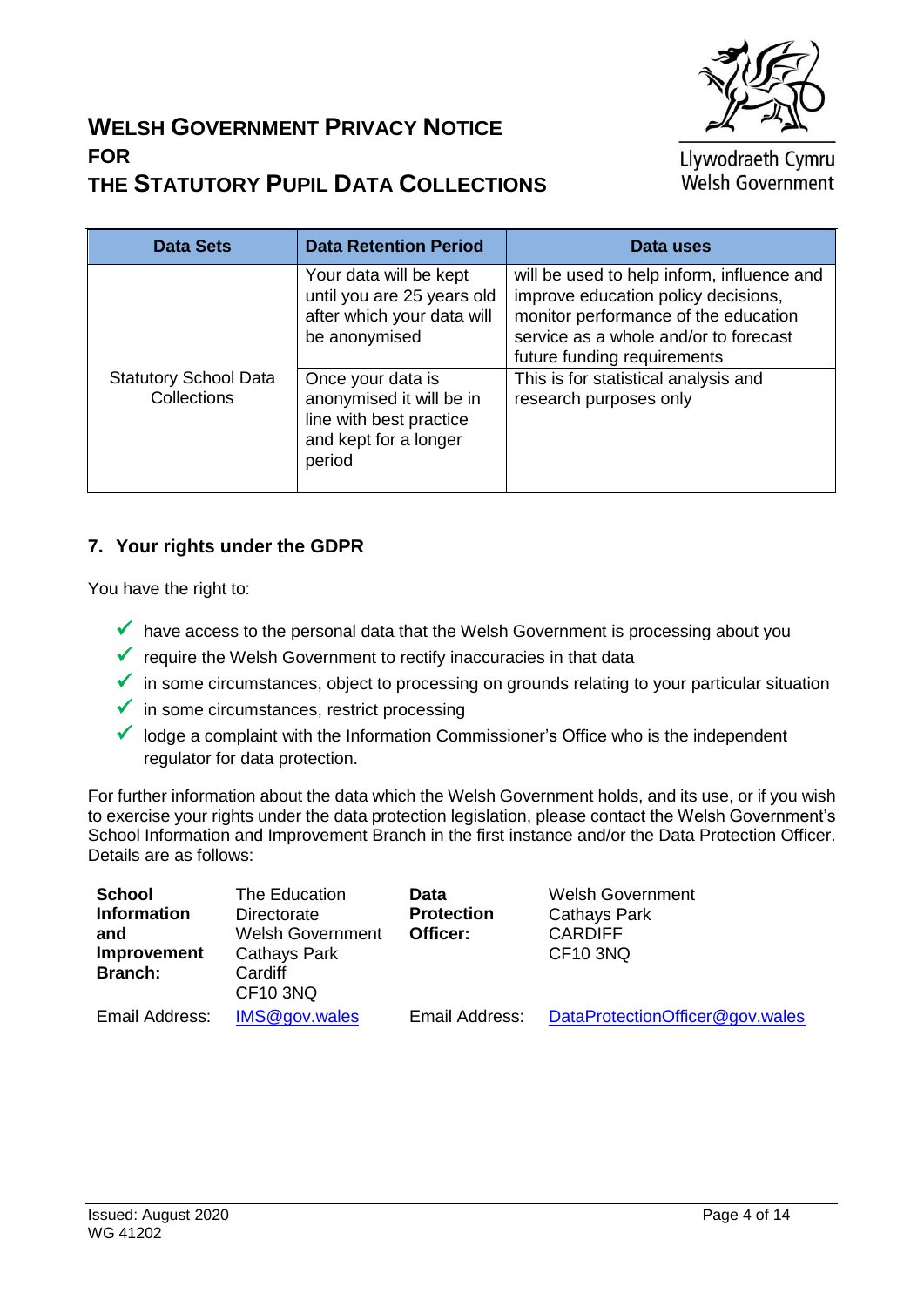

Llywodraeth Cymru<br>Welsh Government

*To contact the Information Commissioner's Office, please see details below:*

| <b>Information</b>    | <b>Wycliffe House</b>                               |
|-----------------------|-----------------------------------------------------|
| <b>Commissioner's</b> | <b>Water Lane</b>                                   |
| Office:               | Wilmslow                                            |
|                       | Cheshire                                            |
|                       | SK9 5AF                                             |
| Telephone - Helpline: | 029 2067 8400 (Wales helpline) or 0303 123 1113 (UK |
|                       | helpline)                                           |
| Website:              | www.ico.gov.uk                                      |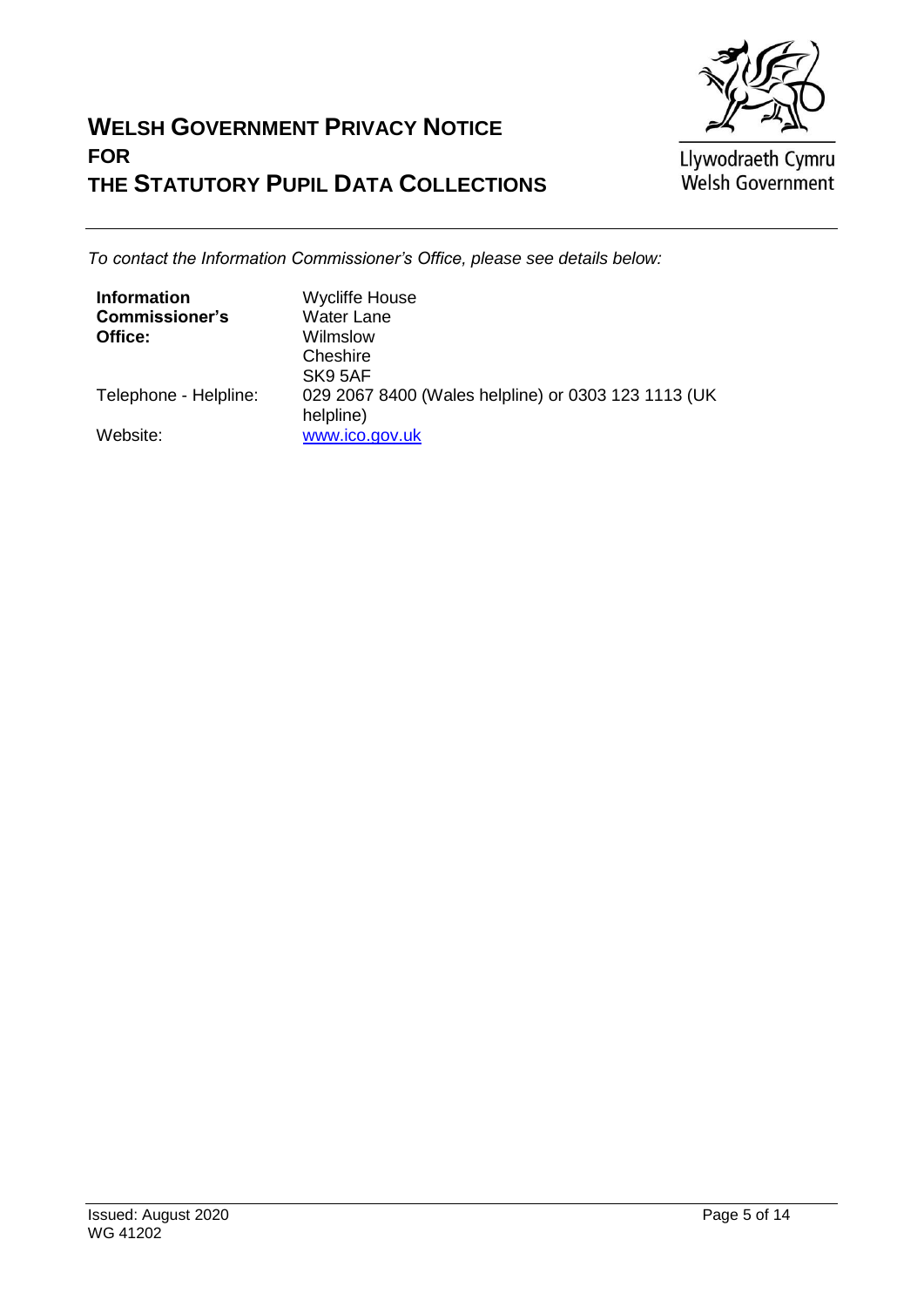

Llywodraeth Cymru Welsh Government

# **WELSH GOVERNMENT PRIVACY NOTICE FOR THE STATUTORY PUPIL DATA COLLECTIONS**

#### **ANNEX 1 – Data Items collected**

As a key to the below, the collections listed are:

| <b>PLASC</b> | Pupil Level Annual School Census data collection               |
|--------------|----------------------------------------------------------------|
| <b>EOTAS</b> | Education Otherwise Than At School pupil level data collection |
| Att. $(P)$   | Attendance (primary) data collection                           |
| Att. $(S)$   | Attendance (secondary) data collection                         |
| <b>NDC</b>   | <b>National Data Collection</b>                                |
| P16          | Post-16 data collection                                        |
| <b>WED</b>   | <b>Welsh Examination Database</b>                              |
|              |                                                                |

<span id="page-5-0"></span>

| Data Item Name       | <b>Description</b>                                                                                                                                                            | <b>PLASC</b> | <b>EOTAS</b> | Att.<br>(P) | Att.<br>(S) | <b>NDC</b> | <b>P16</b> | <b>WED</b> |
|----------------------|-------------------------------------------------------------------------------------------------------------------------------------------------------------------------------|--------------|--------------|-------------|-------------|------------|------------|------------|
| <b>LEA Number</b>    | This is a reference number, which identifies the<br>local authority that is associated with the school.<br>This will help with grouping data together by local<br>authorities | 区            | X            | X           | 区           | ⊠          | ⊠          |            |
| Establishment number | This is a reference number, which identifies the<br>school. This will help with grouping data together<br>by school.                                                          | 冈            | 区            | $\Box$      |             | 冈          |            | ⊠          |
| School name          | School name                                                                                                                                                                   | 区            |              | X           | X           | X          | ⊠          |            |
| School phase         | To indicate the Phase of Education offered by the<br>school                                                                                                                   | 図            | Г            | ⊠           | 区           | 区          | 区          |            |
| School number        | This is a unique code given to the school for<br>statistical analysis purposes                                                                                                | 区            | □            | ⊠           | X           |            | ⊠          | X          |
| <b>UKPRN</b>         | UKPRN for the school                                                                                                                                                          | 冈            |              |             |             |            |            |            |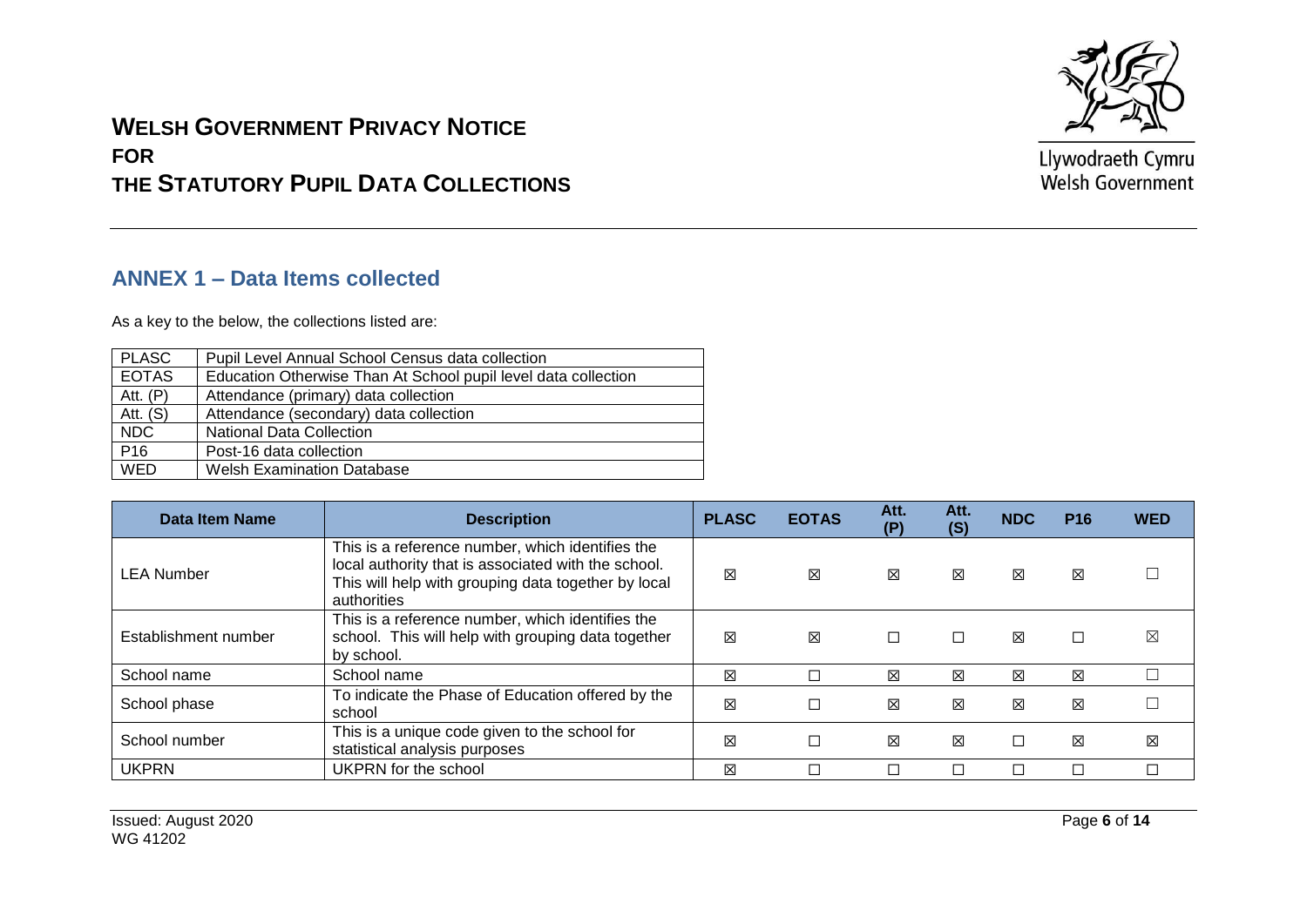

| Data Item Name                                    | <b>Description</b>                                                                             | <b>PLASC</b> | <b>EOTAS</b> | Att.<br>(P) | Att.<br>(S) | <b>NDC</b>  | <b>P16</b> | <b>WED</b>  |
|---------------------------------------------------|------------------------------------------------------------------------------------------------|--------------|--------------|-------------|-------------|-------------|------------|-------------|
| School Telephone number                           | School telephone number                                                                        | X            | $\Box$       | $\Box$      | $\Box$      | $\Box$      | $\Box$     | $\Box$      |
| School type                                       | Type of Education offered by the school                                                        | $\boxtimes$  | $\Box$       | $\Box$      | $\Box$      | $\Box$      | П          | $\Box$      |
| Free school meals taken                           | The number of pupils registered in the school who<br>had a free school meal on the census day. | 区            | □            | □           | $\Box$      | $\Box$      | $\Box$     | $\Box$      |
| Unique Pupil Number (UPN)                         | A unique number allocated to each pupil to<br>facilitate statistical analysis purpose          | X            | $\boxtimes$  | ⊠           | 区           | $\boxtimes$ | 図          | $\boxtimes$ |
| Unique Learner Number<br>(ULN)                    | ULN number for each pupil                                                                      | X            | X            | ⊠           | X           | □           | ⊠          | $\boxtimes$ |
| Former UPN                                        | To record former UPNs of each pupil.                                                           | X            | $\boxtimes$  | ⊠           | X           | 区           | 区          | $\Box$      |
| Surname                                           | Pupils Legal Surname                                                                           | 区            | $\boxtimes$  | 図           | $\boxtimes$ | $\boxtimes$ | 図          | $\boxtimes$ |
| Forename                                          | Pupils Legal Forename                                                                          | X            | 区            | ⊠           | $\boxtimes$ | 区           | ⊠          | $\boxtimes$ |
| Middle name(s)                                    | Pupils middle name                                                                             | X            | X            | 区           | 区           | 区           | 区          | 区           |
| Date of birth                                     | Pupils data of birth                                                                           | 区            | $\boxtimes$  | 区           | $\boxtimes$ | 区           | 冈          | $\Box$      |
| Age                                               | Pupils age on census day                                                                       | $\Box$       | $\boxtimes$  | $\Box$      | $\Box$      | $\Box$      | □          | $\Box$      |
| Gender                                            | Pupils gender                                                                                  | 区            | $\boxtimes$  | 区           | $\boxtimes$ | 区           | 冈          | $\boxtimes$ |
| <b>Pupil National identity</b>                    | Pupils national identity                                                                       | $\boxtimes$  | $\boxtimes$  | $\Box$      | $\Box$      | $\Box$      | П          | $\boxtimes$ |
| Pupil Ethnic code                                 | Pupils ethnicity                                                                               | 区            | 図            | $\Box$      | $\Box$      | $\Box$      | П          | $\boxtimes$ |
| Source of pupil ethnic code                       | A code to identify who provided the ethnicity<br>background information                        | 区            | X            | $\Box$      | $\Box$      | $\Box$      | $\Box$     | $\Box$      |
| Pupil free school meal<br>eligibility             | To identify if the pupil is eligible for free school<br>meals.                                 | 区            | X            | $\Box$      | $\Box$      | $\Box$      | $\Box$     | $\Box$      |
| Pupil free school meal<br>transitional protection | To identify if the pupil is eligible for free school<br>meal transitional protection.          | 区            | $\Box$       | $\Box$      | $\Box$      | □           | □          | □           |
| English as an additional<br>language              | To identity pupils who is taking English as an<br>additional language                          | 区            | $\Box$       | □           | $\Box$      | $\Box$      | $\Box$     | $\Box$      |
| Language type                                     | To identify the language type of the pupil.                                                    | X            | $\Box$       | □           | $\Box$      | $\Box$      | □          | $\Box$      |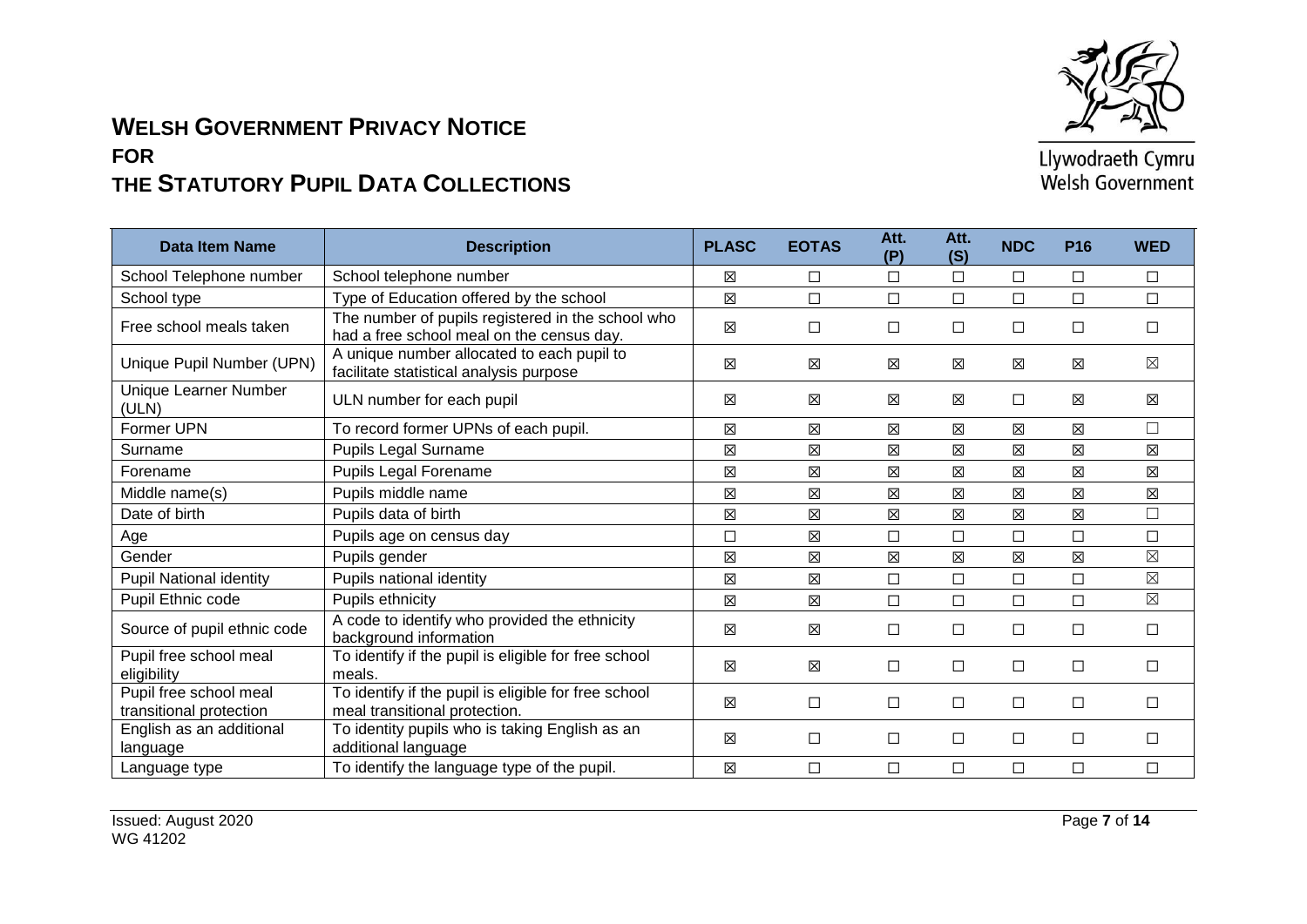

| <b>Data Item Name</b>              | <b>Description</b>                                                                                                                           | <b>PLASC</b> | <b>EOTAS</b> | Att.<br>(P) | Att.<br>(S) | <b>NDC</b>  | <b>P16</b> | <b>WED</b>  |
|------------------------------------|----------------------------------------------------------------------------------------------------------------------------------------------|--------------|--------------|-------------|-------------|-------------|------------|-------------|
| First Language code                | To identify the first language of the pupil.                                                                                                 | X            | $\Box$       | $\Box$      | $\Box$      | $\Box$      | П          | $\boxtimes$ |
| Language source                    | A code to identify who provided the language<br>information                                                                                  | 区            | $\Box$       | $\Box$      | $\Box$      | $\Box$      | $\Box$     | $\Box$      |
| <b>Enrolment status</b>            | To identify the valid enrolment status of the pupil.                                                                                         | 区            | $\Box$       | X           | $\boxtimes$ | 区           | 区          | $\Box$      |
| Date of entry to current<br>school | To identify the date of entry of the pupil to the<br>current school.                                                                         | 区            | $\Box$       | $\boxtimes$ | $\boxtimes$ | $\Box$      | □          | $\Box$      |
| Part time indicator                | To identify if the pupil attends the school on a part<br>time basis.                                                                         | 図            | $\Box$       | X           | $\Box$      | $\Box$      | 区          | П           |
| Boarder indicator                  | To identify if the pupil boards at the school.                                                                                               | 区            | $\Box$       | $\Box$      | $\Box$      | $\Box$      | □          | $\Box$      |
| Pupil NC year group                | To identify the national curriculum (NC) year group<br>in which the pupil taught for the majority of their<br>time, regardless of their age. | 区            | $\boxtimes$  | $\boxtimes$ | X           | $\boxtimes$ | ⊠          | $\perp$     |
| Class name                         | To identify the class name/number for each<br>individual pupil.                                                                              | 区            | $\Box$       | $\Box$      | $\Box$      | $\Box$      | $\Box$     | П           |
| Home postcode                      | Pupils home postcode                                                                                                                         | 区            | $\boxtimes$  | X           | 区           | $\Box$      | 区          | $\Box$      |
| Pupil SEN provision                | Pupils SEN provision for additional learning needs                                                                                           | 区            | $\boxtimes$  | $\Box$      | $\Box$      | □           | □          | □           |
| SEN Type                           | To identify all the special needs of a pupil.                                                                                                | 区            | 図            | $\Box$      | $\Box$      | $\Box$      | □          | $\Box$      |
| Curriculum & teaching<br>methods   | To identify the provision of support for the pupil in<br>curriculum and teaching methods.                                                    | 区            | $\Box$       | $\Box$      | $\Box$      | $\Box$      | □          | $\Box$      |
| Grouping & support                 | To identify the provision of support for the pupil in<br>grouping and support.                                                               | 区            | $\Box$       | $\Box$      | $\Box$      | $\Box$      | □          | $\Box$      |
| Specialised resources              | To identify the provision of support for the pupil in<br>specialised resources.                                                              | 区            | $\Box$       | $\Box$      | $\Box$      | $\Box$      | $\Box$     | $\Box$      |
| Advice & assessment                | To identify the provision of support for the pupil in<br>advice and assessment.                                                              | 区            | $\Box$       | $\Box$      | $\Box$      | $\Box$      | □          | $\Box$      |
| Pupil Fluency in Welsh             | To identify if the pupil is fluent in Welsh.                                                                                                 | 区            | $\Box$       | $\Box$      | $\Box$      | $\Box$      | □          | $\Box$      |
| Pupil Welsh at Home                | To identify if the pupil speaks Welsh at home.                                                                                               | 区            | $\Box$       | $\Box$      | $\Box$      | $\Box$      | □          | $\Box$      |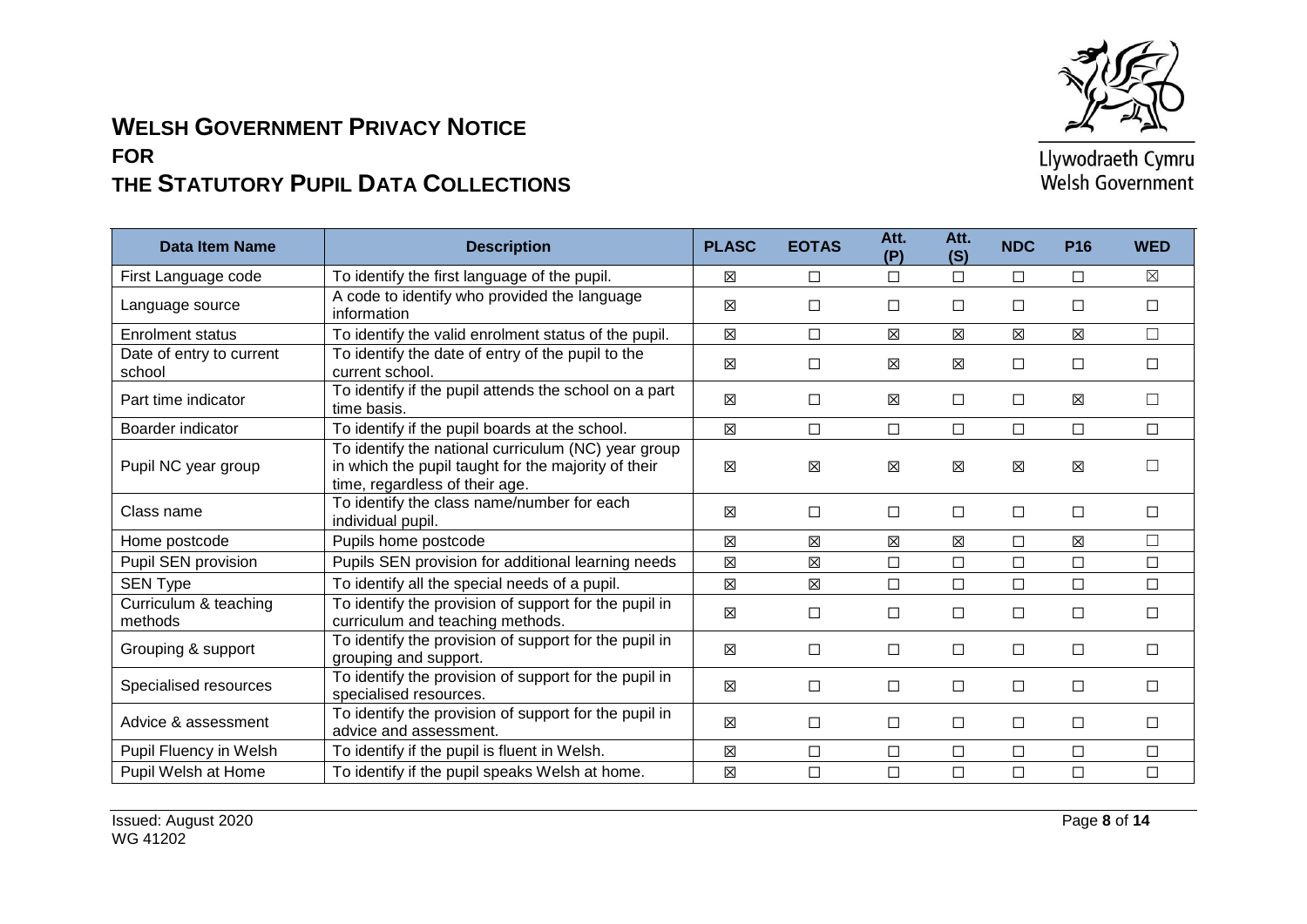

| <b>Data Item Name</b>           | <b>Description</b>                                                                                                                                                                                                                | <b>PLASC</b> | <b>EOTAS</b> | Att.<br>(P) | Att.<br>(S) | <b>NDC</b> | <b>P16</b> | <b>WED</b> |
|---------------------------------|-----------------------------------------------------------------------------------------------------------------------------------------------------------------------------------------------------------------------------------|--------------|--------------|-------------|-------------|------------|------------|------------|
| Welsh source                    | A code to identify who provided information on use<br>of the Welsh language.                                                                                                                                                      | ⊠            | $\Box$       | □           | $\Box$      | □          | □          | $\Box$     |
| Pupil Welsh at School           | To identify how the pupil studies Welsh at school.                                                                                                                                                                                | 区            | □            | $\Box$      | $\Box$      | $\Box$     | $\Box$     | $\Box$     |
| Pupil Welsh medium<br>Education | To identify if the pupil studies any subject other<br>than Welsh (1st or 2nd language) through the<br>medium of Welsh.                                                                                                            | X            | $\Box$       | $\Box$      | $\Box$      | $\Box$     | $\Box$     | $\Box$     |
| Start date of exclusion         | To identify the date which the exclusion occurred.                                                                                                                                                                                | $\boxtimes$  | X            | $\Box$      | $\Box$      | □          | $\Box$     | $\Box$     |
| Exclusion reason                | To identify the reason why the pupil excluded.                                                                                                                                                                                    | 区            | 区            | $\Box$      | $\Box$      | $\Box$     | $\Box$     | $\Box$     |
| Pupil Exclusion category        | To identify the correct exclusion category of the<br>pupil.                                                                                                                                                                       | X            | X            | $\Box$      | $\Box$      | $\Box$     | $\Box$     | $\Box$     |
| Number of sessions missed       | To identify the number of sessions (half days)<br>missed by the pupil because of the exclusion.                                                                                                                                   | ⊠            | ⊠            | $\Box$      | $\Box$      | □          | □          | $\Box$     |
| Category of provision           | This data item will identify the category of provision<br>for each pupil. (EOTAS)                                                                                                                                                 | $\Box$       | $\boxtimes$  | $\Box$      | $\Box$      | $\Box$     | $\Box$     | $\Box$     |
| Hours of provision              | This data item identifies the number of hours of<br>provision made for each pupil in the week of the<br>census collection. (EOTAS)                                                                                                | □            | 区            | $\Box$      | $\Box$      | $\Box$     | $\Box$     | П          |
| LA and Establishment            | Where the pupil enrolled at a PRU or placed in a<br>school as part of the provision during census<br>week, the four-digit establishment number and the<br>three-digit LA number of the PRU or school must<br>be included. (EOTAS) | $\Box$       | ⊠            | $\Box$      | $\Box$      | $\Box$     | $\Box$     | $\Box$     |
| Other category of provision     | Where the pupil is attending a category of<br>provision shown as 'other' during census week, a<br>description of the category of provision must be<br>included.                                                                   | $\Box$       | ⊠            | $\Box$      | $\Box$      | $\Box$     | $\Box$     | П          |
| Programme Identifier            | this is a unique identifier for the programme that<br>the pupil is undertaking in 6 form                                                                                                                                          | □            | $\Box$       | $\Box$      | $\Box$      | $\Box$     | 冈          |            |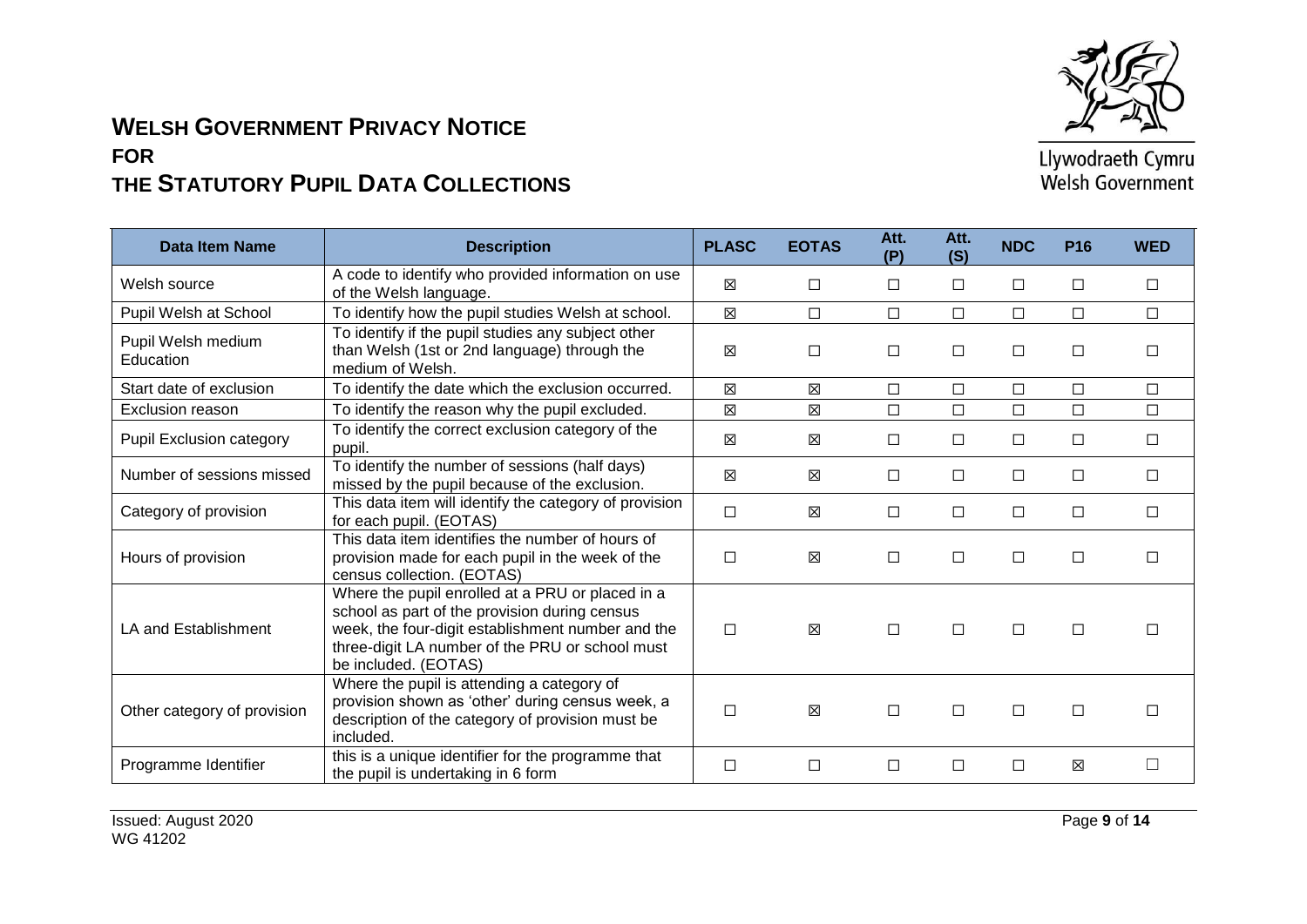

| <b>Data Item Name</b>                 | <b>Description</b>                                                                                                                                                                | <b>PLASC</b> | <b>EOTAS</b> | Att.<br>(P) | Att.<br>(S) | <b>NDC</b> | P <sub>16</sub> | <b>WED</b>   |
|---------------------------------------|-----------------------------------------------------------------------------------------------------------------------------------------------------------------------------------|--------------|--------------|-------------|-------------|------------|-----------------|--------------|
| Programme Reference                   | This is a reference number for the programme that<br>the pupil is undertaking in 6 form                                                                                           | $\Box$       | $\Box$       | □           | $\Box$      | □          | ⊠               |              |
| Programme Start Date                  | This is the start date which the pupil is started the<br>programme in 6 form                                                                                                      | $\Box$       | $\Box$       | □           | $\Box$      | □          | X               | П            |
| Programme Expected End<br>Date        | This is the expected end date which the pupil<br>should complete the programme in 6 form                                                                                          | $\Box$       | $\Box$       | □           | $\Box$      | $\Box$     | ⊠               | $\mathsf{L}$ |
| Programme Actual End<br>Date          | This is the actual end date which the pupil should<br>complete the programme in 6 form                                                                                            | $\Box$       | □            | $\Box$      | $\Box$      | $\Box$     | ⊠               | □            |
| Programme Completion<br><b>Status</b> | This is the completion status of the pupil on census<br>dav                                                                                                                       | $\Box$       | □            | □           | $\Box$      | □          | ⊠               |              |
| <b>Guided Contact Hours</b>           | The planned number of guided contact hours used<br>to monitor delivery of programme of study (PoS)<br>specification and used to adjust programme of<br>study (PoS) values.        | □            | $\Box$       | $\Box$      | $\Box$      | $\Box$     | 区               |              |
| Length of Programme                   | Length of Programme                                                                                                                                                               | $\Box$       | $\Box$       | $\Box$      | $\Box$      | $\Box$     | $\boxtimes$     |              |
| Year of Programme                     | Year of Programme                                                                                                                                                                 | $\Box$       | $\Box$       | $\Box$      | $\Box$      | $\Box$     | $\boxtimes$     | $\Box$       |
| Learning Actvity ID                   | To identify uniquely each programme of study<br>(PoS) and learning activity being undertaken by a<br>pupil.                                                                       | □            | $\Box$       | $\Box$      | $\Box$      | □          | X               |              |
| QWAD                                  | QWAD (Qualification Wales Accreditation<br>Number). This is the unique reference number for<br>qualifications approved by Qualification Wales<br>undertaken by pupils in 6th form | $\Box$       | $\Box$       | $\Box$      | $\Box$      | $\Box$     | $\boxtimes$     | $\boxtimes$  |
| <b>QAN Code</b>                       | QAN Code. This is the unique reference number<br>for qualifications approved by Ofqual, undertaken<br>by pupils in 6 <sup>th</sup> form                                           | $\Box$       | $\Box$       | $\Box$      | $\Box$      | $\Box$     | $\Box$          | $\boxtimes$  |
| Main Grade (Result)                   | This is the qualification grade obtained by the pupil<br>(eg A* - E or 9 -1)                                                                                                      | $\Box$       | $\Box$       | $\Box$      | $\Box$      | $\Box$     | $\Box$          | ⊠            |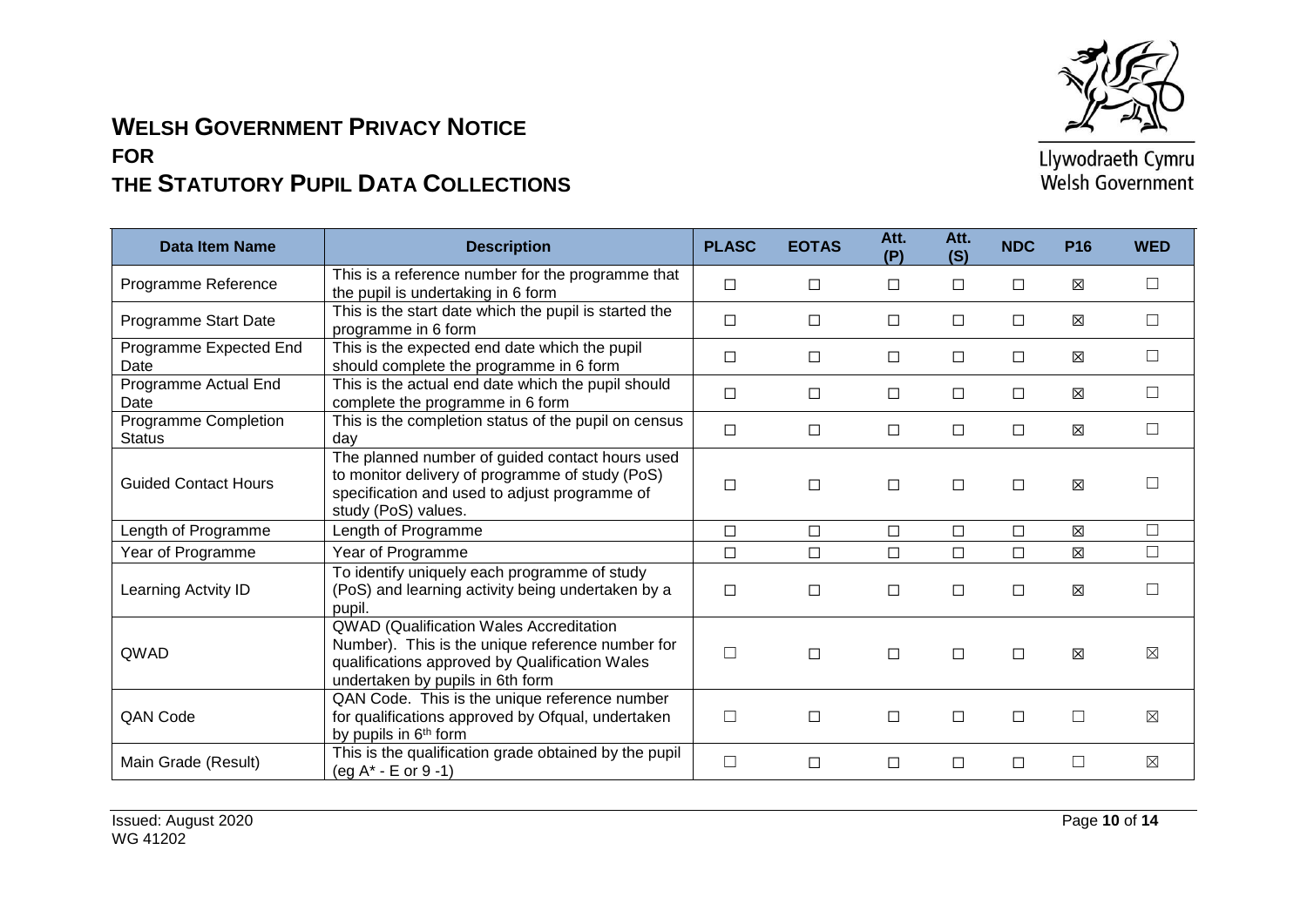

| <b>Data Item Name</b>                                         | <b>Description</b>                                                                                                                                                                               | <b>PLASC</b> | <b>EOTAS</b> | Att.<br>(P) | Att.<br>(S) | <b>NDC</b> | <b>P16</b> | <b>WED</b>  |
|---------------------------------------------------------------|--------------------------------------------------------------------------------------------------------------------------------------------------------------------------------------------------|--------------|--------------|-------------|-------------|------------|------------|-------------|
| <b>Additional Grade</b>                                       | This is the additional grade obtained by the pupil                                                                                                                                               | $\Box$       | $\Box$       | $\Box$      | $\Box$      | $\Box$     | □          | $\boxtimes$ |
| <b>Awarding Bodies</b>                                        | This is the name of the organisation who awards<br>the qualification (eg WJEC, BTEC)                                                                                                             | $\Box$       | □            | □           | $\Box$      | П          | П          | $\boxtimes$ |
| Learning Activity Category                                    | To ensure that programme of study (PoS)<br>specifications as per the programme of study<br>(PoS) directory.                                                                                      | $\Box$       | $\Box$       | □           | □           | $\Box$     | 区          | $\Box$      |
| Date Commenced Learning<br>Activity                           | To identify the start date of the programme of<br>study (PoS) or learning activity and to be used with<br>the end date to derive the duration of learning.                                       | $\Box$       | $\Box$       | □           | $\Box$      | $\Box$     | ⊠          |             |
| <b>Expected End Date of</b><br>Learning Activity              | <b>Expected End Date of Learning Activity</b>                                                                                                                                                    | □            | □            | □           | $\Box$      | $\Box$     | 区          | П           |
| Actual End Date of Learning<br>Activity                       | To identify the end date of the programme of study<br>(PoS) or learning activity and to be used with the<br>start date to derive the duration of learning.                                       | $\Box$       | $\Box$       | □           | $\Box$      | $\Box$     | 区          | П           |
| <b>LLDD Learner</b>                                           | To monitor pupils with learning difficulties and/or<br>disabilities and whether they are learning in a<br>discrete or mainstream environment.                                                    | $\Box$       | $\Box$       | $\Box$      | $\Box$      | □          | 区          | П           |
| Learning Activity Delivered<br>Through the Medium of<br>Welsh | To monitor the medium of delivery of learning<br>activities and if bilingually delivered in the teaching<br>model adopted.                                                                       | $\Box$       | $\Box$       | $\Box$      | $\Box$      | $\Box$     | 区          | $\boxtimes$ |
| <b>Provider Delivering</b><br>Learning                        | To identify where learning is being delivered and<br>so the extent of franchising/sub-<br>contracting/partnership arrangements between<br>schools and other learning providers.                  | $\Box$       | $\Box$       | $\Box$      | $\Box$      | $\Box$     | X          | $\Box$      |
| <b>Completion Status</b>                                      | To identify those learning activities for which pupils<br>have successfully completed the required learning<br>and those learning activities from which pupils<br>have withdrawn or transferred. | $\Box$       | $\Box$       | $\Box$      | $\Box$      | $\Box$     | 区          |             |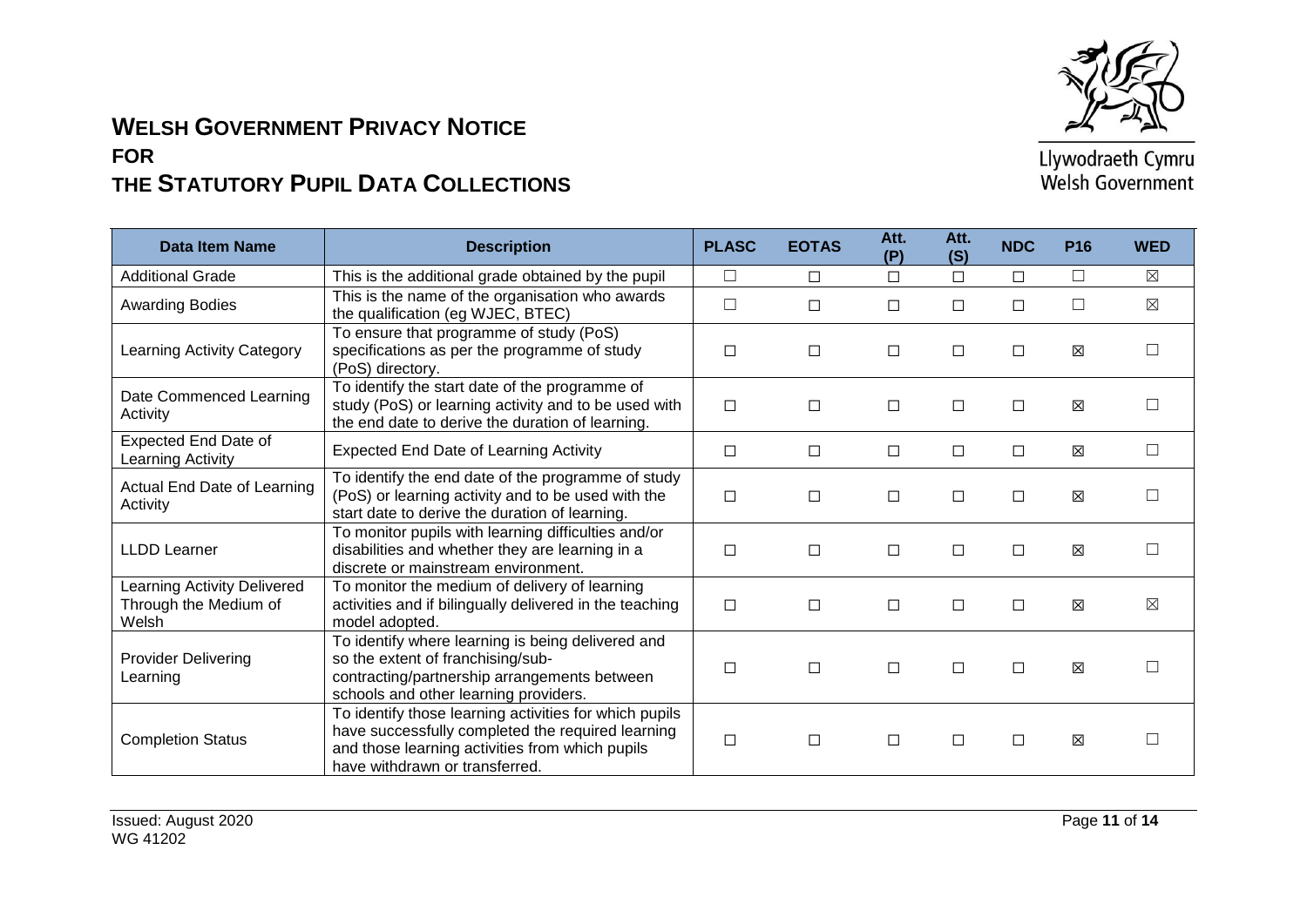

| Data Item Name                          | <b>Description</b>                                                                            | <b>PLASC</b> | <b>EOTAS</b> | Att.<br>(P) | Att.<br>(S) | <b>NDC</b>  | <b>P16</b> | <b>WED</b> |
|-----------------------------------------|-----------------------------------------------------------------------------------------------|--------------|--------------|-------------|-------------|-------------|------------|------------|
| Sessions Possible                       | For each pupil on roll.                                                                       | $\Box$       | □            | ⊠           | 図           | $\Box$      | □          | П          |
| Sessions Attended                       | This is the number of half-day sessions the pupil<br>have attended                            | $\Box$       | □            | X           | 区           | $\Box$      | г          | □          |
| <b>Sessions Authorised</b><br>Absence   | The number of day of authorised absences for<br>each pupil                                    | $\Box$       | □            | X           | 区           | $\Box$      |            |            |
| <b>Sessions Unauthorised</b><br>Absence | The total should include all unauthorised absences<br>which have been recorded for that pupil | $\Box$       | □            | X           | 区           | □           | П          | П          |
| Sessions not required to<br>attend      | Number of half-day sessions where the pupil have<br>not been required to be in school.        | $\Box$       | □            | X           | ⊠           | П           | г          |            |
| <b>Attendance Code</b>                  | A code that is used in the recording of attendance<br>information of each pupil in schools    | $\Box$       | □            | ⊠           | 区           | $\Box$      | П          | П          |
| <b>Sessions Count</b>                   | Count of the number of half-day sessions that each<br>pupil's attendance codes used.          | $\Box$       | $\Box$       | ⊠           | 図           | $\Box$      | $\Box$     | □          |
| Date of leaving                         | Date pupil left the current school.                                                           | $\Box$       | □            | X           | ⊠           | $\Box$      | П          | □          |
| <b>National Curriculum Stage</b>        | Stage (E.g. Foundation Phase FP)                                                              | $\Box$       | □            | □           | $\Box$      | ⊠           | $\Box$     | $\Box$     |
| National Curriculum Subject             | Subject e.g. Mathematics                                                                      | $\Box$       | $\Box$       | $\Box$      | П           | 冈           | П          | $\Box$     |
| Method                                  | Method of assessment (teacher assessment)                                                     | $\Box$       | □            | □           | $\Box$      | 区           | П          | $\Box$     |
| Component                               | Component (is is a subject or an attainment target<br>assessment)                             | $\Box$       | □            | □           | □           | X           | г          | □          |
| Result                                  | Result, the national curriculum level awarded                                                 | $\Box$       | □            | □           | □           | 区           | Г          | $\Box$     |
| <b>Result Date</b>                      | Result Date, year of result                                                                   | $\Box$       | $\Box$       | □           | $\Box$      | $\boxtimes$ | $\Box$     | $\Box$     |
| Locale                                  | Locale, whether the result was achieved in Wales<br>or England                                | $\Box$       | □            | □           | П           | X           | г          | П          |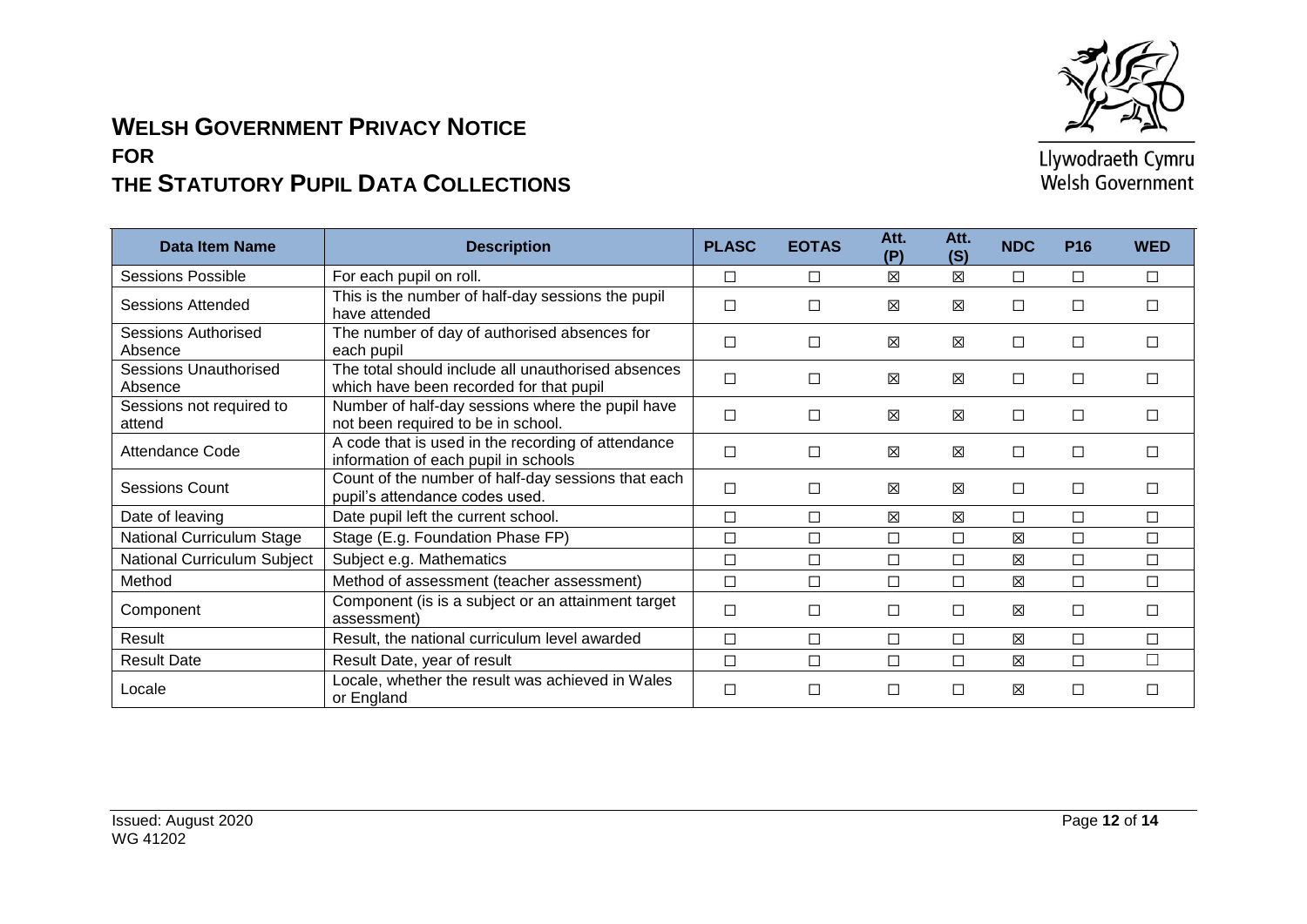

#### **WELSH GOVERNMENT PRIVACY NOTICE FOR**

Llywodraeth Cymru<br>Welsh Government

# **THE STATUTORY PUPIL DATA COLLECTIONS**

## <span id="page-12-0"></span>**ANNEX 2 – Sharing your Data with other Organisations**

| <b>Organisation</b>                            | <b>Purpose</b>                                                                                                                                                                                                                                                                                                                                                                                                                                                                                                                                                                                                                                                                                                                                                                                                                               |
|------------------------------------------------|----------------------------------------------------------------------------------------------------------------------------------------------------------------------------------------------------------------------------------------------------------------------------------------------------------------------------------------------------------------------------------------------------------------------------------------------------------------------------------------------------------------------------------------------------------------------------------------------------------------------------------------------------------------------------------------------------------------------------------------------------------------------------------------------------------------------------------------------|
| <b>Office for National</b><br>Statistics (ONS) | Pupil data is provided to ONS in accordance with ONS' statutory<br>functions laid out in the Statistics and Registration Service Act 2007<br>(SRSA) and Census Act 1920 for the production of statistics and<br>statistical research.                                                                                                                                                                                                                                                                                                                                                                                                                                                                                                                                                                                                        |
|                                                | ONS publish aggregate statistics related to the economy, population<br>and society at UK, Wales, and local levels. These statistics will be<br>published in a manner that ensures it is not possible to identify<br>individuals. The ONS will also use the data to undertake research, or<br>to make de-identified data available to approved researchers (as<br>defined in the Digital Economy Act), through their secure research<br>environment. These research projects may involve linking data to<br>other data sources to help understand the interaction between the<br>education system and other issues such as health, well-being or the<br>economy. Again the research will be undertaken in a manner that<br>includes checks being carried out to make sure that identities are not<br>revealed by the results of the analysis. |
| Qualifications<br>Wales                        | Pupil level data used to undertake analysis of learner numbers at<br>qualification and sector levels, to help inform sector reviews of<br>qualifications. https://www.qualificationswales.org/english/                                                                                                                                                                                                                                                                                                                                                                                                                                                                                                                                                                                                                                       |
| <b>Careers Wales</b>                           | To provide support to specific groups of individuals who are at a high<br>risk of becoming disengaged from education, employment and<br>training. To achieve this, pupil level data used to match/link to<br>existing active Careers Wales client records in order to determine<br>the pupil's destination for producing statistics only.                                                                                                                                                                                                                                                                                                                                                                                                                                                                                                    |
|                                                | Details of how Careers Wales will use your information, please refer<br>to Careers Wales website http://www.careerswales.com/                                                                                                                                                                                                                                                                                                                                                                                                                                                                                                                                                                                                                                                                                                                |
| <b>Local Authorities</b>                       | Pupil level data is analysed and used by local authorities.                                                                                                                                                                                                                                                                                                                                                                                                                                                                                                                                                                                                                                                                                                                                                                                  |
| Estyn                                          | Pupil level data is analysed and used by Estyn inspectors as part of<br>their inspections of learning undertaken in schools.<br>https://www.estyn.gov.wales/language                                                                                                                                                                                                                                                                                                                                                                                                                                                                                                                                                                                                                                                                         |
| UK Government -<br>Department for<br>Education | Pupil level data used to link individual pupil records to employment,<br>earnings and benefits records held by the Department for Work and<br>Pensions, in order to identify and analyse the destinations of<br>learners into further learning and/or employment, once they have left<br>learning. https://www.gov.uk/government/organisations/department-<br>for-work-pensions/about/personal-information-charter.                                                                                                                                                                                                                                                                                                                                                                                                                          |
| Organisations<br>working under                 | We may share your data with organisations working under contract<br>with ourselves where the aim of that work supports us in                                                                                                                                                                                                                                                                                                                                                                                                                                                                                                                                                                                                                                                                                                                 |